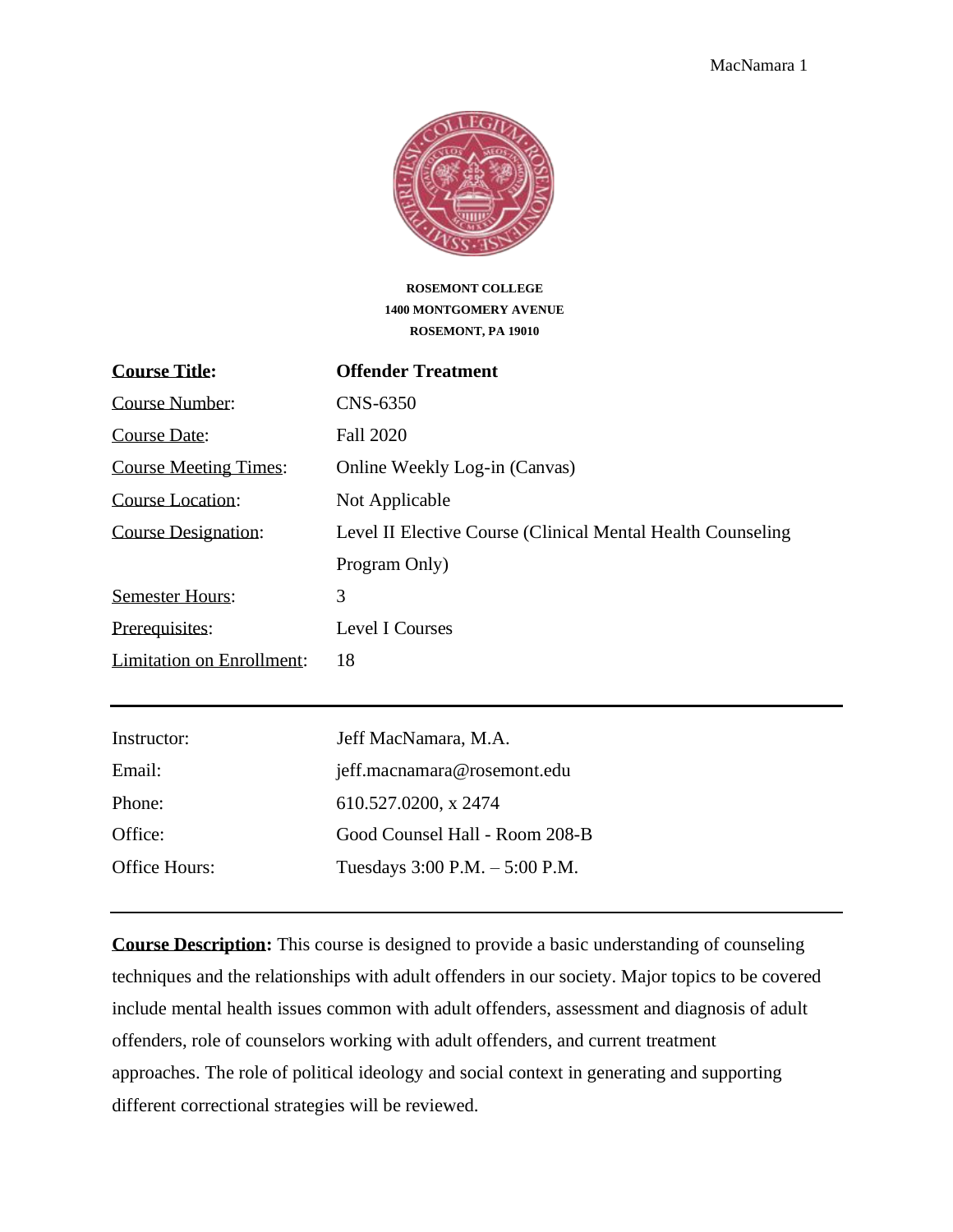**Rosemont Mission Statement**: Rosemont College is a community of lifelong learners dedicated to academic excellence and fostering joy in the pursuit of knowledge. Rosemont College seeks to develop in all members of the community open and critical minds, the ability to make reasoned moral decisions, and a sense of responsibility to serve others in our global society. Rooted in Catholicism, Rosemont welcomes all faiths and is guided by the educational principles of Cornelia Connelly and the Society of the Holy Child Jesus to meet the needs of the time. Rosemont College values trust in and reverence for the dignity of each person, diversity with a commitment to building an intercultural community, persistence and courage in promoting justice with compassion, and care for the Earth as our common home.

**Professional Performance Evaluation:** Rosemont College has identified five professional dispositions that relate to the goals of the Graduate Counseling program. Faculty members will evaluate each student on their professional dispositions during each course at the conclusion of the semester using the Professional Performance Evaluation Form.

1. **Flexibility/Openness:** Open willingness to different perspectives; Flexible to new demands, the environment, and accept necessary changes; Search for peer opinions, accept constructive feedback, and incorporate feedback from peers

2. **Collaboration:** Accept mistakes, avoid blame, apply feedback toward growth, and monitor self for professionalism; Reach consensus, initiate compromise, and show concern for group goals; Invite feedback, incorporate supervisory feedback, and give feedback

3. **Awareness:** Awareness of own impact on others; Ability to deal with conflict; ability to express feelings effectively and appropriately; Understand and demonstrate multicultural concerns and social justice. Identification of biases and prejudices of self and society.

4. **Initiative and Motivation:** Met or exceed all of the class requirements, showed creativity; Adhere to school and SPGS policies; Proficient graduate level oral and written skills

5. **Responsibility:** Maintain professional boundaries, sensitive to diversity, safeguard confidentiality, Dedication to Counseling Profession; Attend and adhere to Ethical Standards

This syllabus is provided to you as a means of conveying what you should expect from this course. It outlines the responsibilities of the instructor in conducting the class – the course content, planned scheduled of classes and assignments, grade components, and method(s) of grading. It also outlines your responsibilities as a part of this class. By remaining in this class, you indicate your acceptance of your responsibilities as a student and agree to the terms specified in the syllabus.

**Note**: The instructor reserves the right to adjust the course schedule and content during the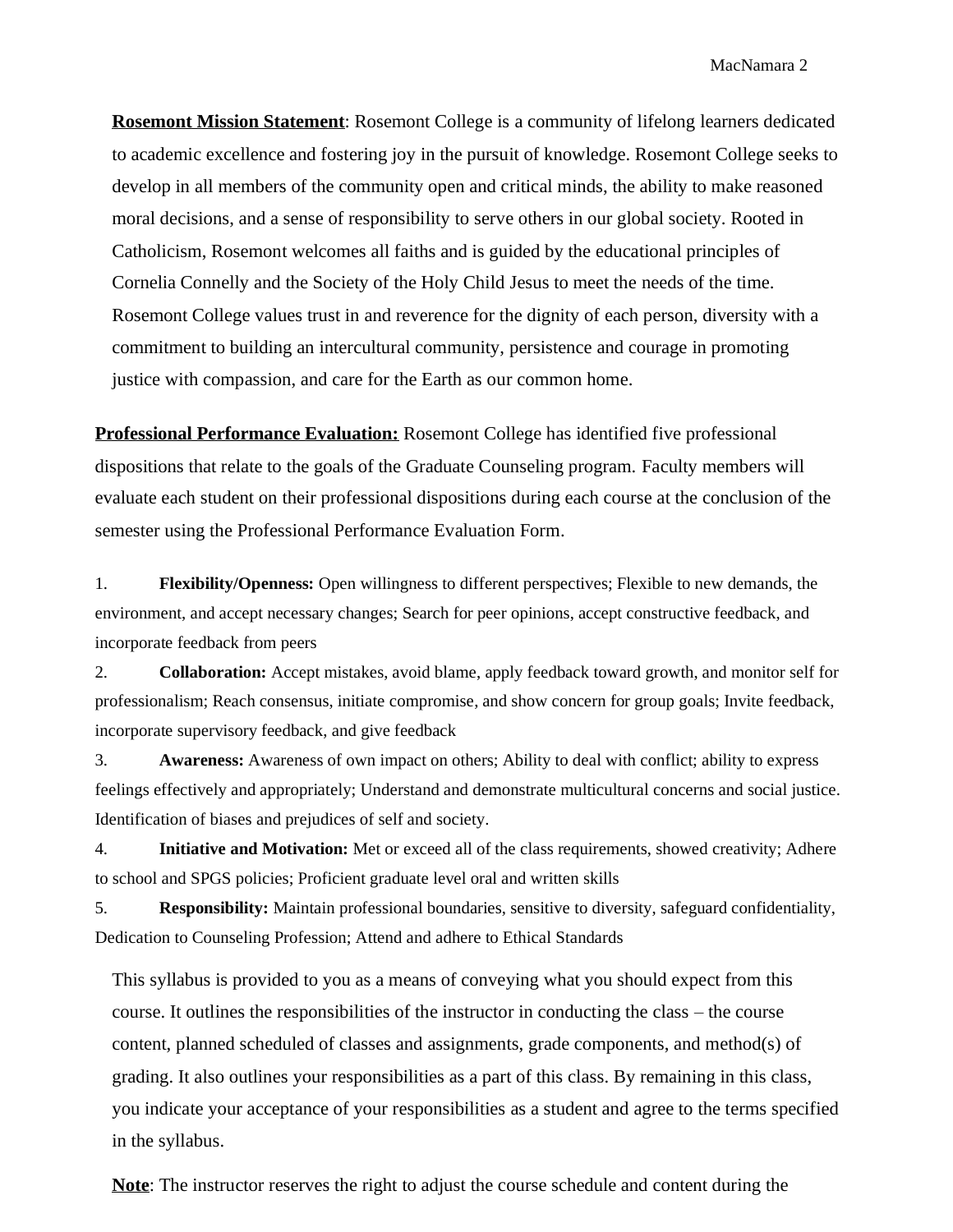semester in order to accurately reflect the progress being made by the class. This may result in modifications to assignment and exam due dates and/or course content.

## **I. Student Learning Outcomes**

Upon successful completion of this course, students will be able to:

- A. Understand the role of political ideology in American corrections and apply this knowledge to explain how ideology and social context shape corrections.
- B. Assess the connections between mental health and offending behaviors to implement appropriate counseling strategies for treatment intervention.
- C. Research and analyze different types of rehabilitation and treatment programs currently employed by practitioners for specific demographics of offenders.
- D. Comprehend assessment tools and processes based on legal and ethical standards utilized with offenders.
- E. Engage in appropriate consultation and collaboration with other members of the court system to advocate for the needs of offenders as well as supervision with clinical mental health personnel to attend to personal self-care.
- F. Facilitate effective re-integration into everyday society and address appropriate life transitions and career decision-making.

# **II. Course Content**

- A. Introduction
	- a. Syllabus Review
	- b. What is Corrections?
	- c. What is Correctional Counseling?
	- d. Mental Health and Crime
	- e. The Role of the Counselor
- B. Assessment and Treatment Planning
	- a. Gathering Data
	- b. Diagnostic and Classification Stage
	- c. Recidivism Prediction
	- d. Treatment Planning
	- e. Referral
	- f. Forensic Assessment of Adult Offenders
- C. Legal and Ethical Issues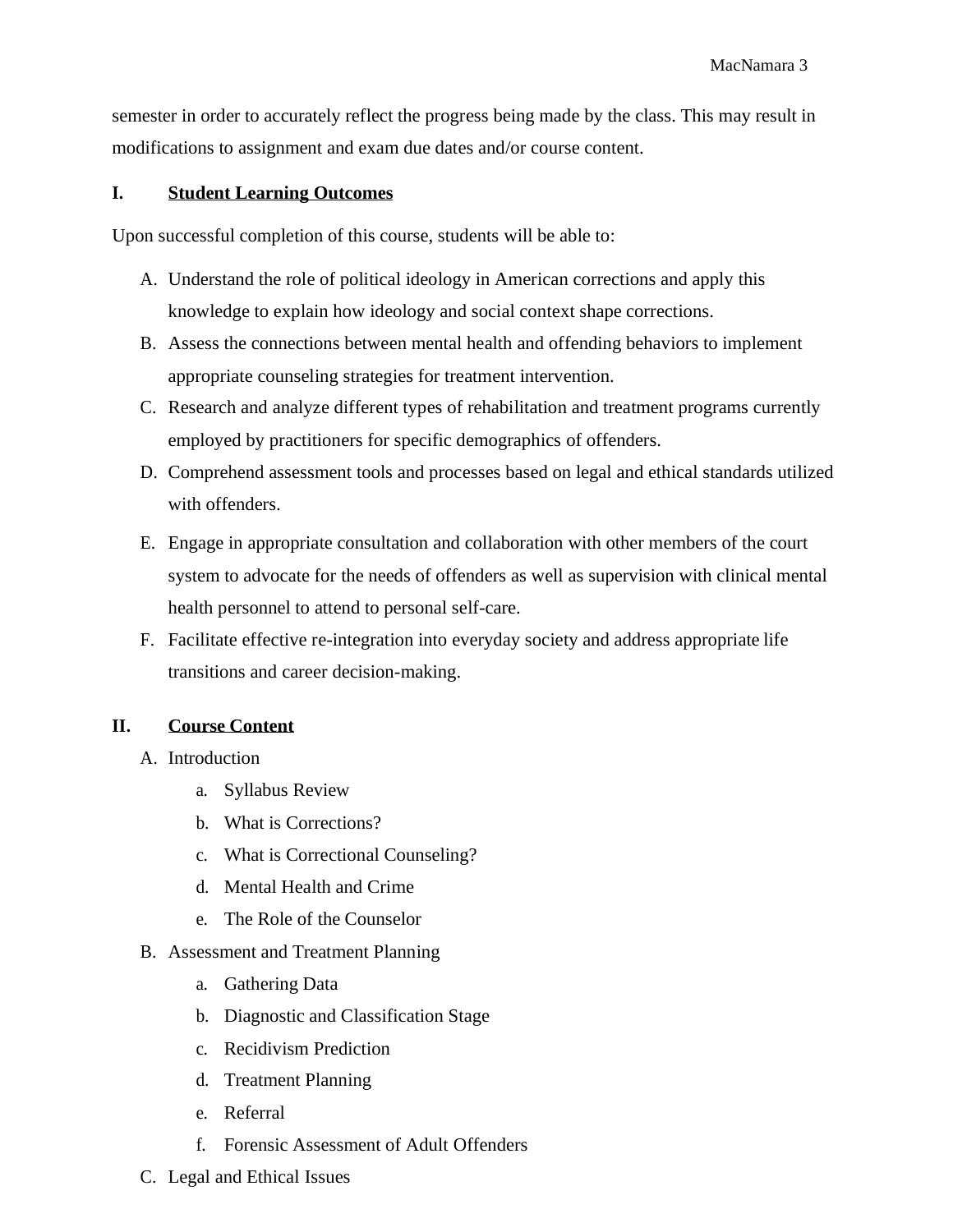- a. Rights of the Correctional Offender
- b. Confidentiality
- c. Duty to Warn and the Case of Tarasoff
- d. Ethics in Correctional Counseling
- D. Cross Cultural Issues
	- a. Defining cultural competence
	- b. Culture of the client
	- c. Culture of the Counselor
	- d. Specific Racial and Cultural Groups
- E. Family Systems Therapy and Counseling
	- a. Multigenerational Transmission of Dysfunction
	- b. Bowenian Systems
	- c. Behavioral Family Therapy
- F. Group Therapy
	- a. Educating Offenders and the Group Process
	- b. The Four Stages of the Group Process and the Duties of the Counselor
- G. Substance Abuse Counseling and Co-Occurring Disorders
	- a. Stages of Substance Abuse and the Offender
	- b. Treating Substance Abuse and Co-Occurring Disorders
	- c. Relapse Prevention/Coping/Self Knowledge/Maintenance
- H. Anger Management and Domestic Abuse Counseling
	- a. Treatment approaches with Category One, Two and Three Batterers
	- b. The Duluth Model
	- c. The Domestic Abuse Project Model
- I. Female Offenders
	- a. Women in Therapy
	- b. Feminist Therapy, Marginalization and Diversity
- J. Sex Offenders
	- a. Addressing Denial and the Four Domains of Treatment
	- b. The Five "Cs" in Sex Offender Treatment
- K. Offender Recidivism
	- a. Risk Assessment
	- b. Feedback Loop in Therapy
	- c. Re-integration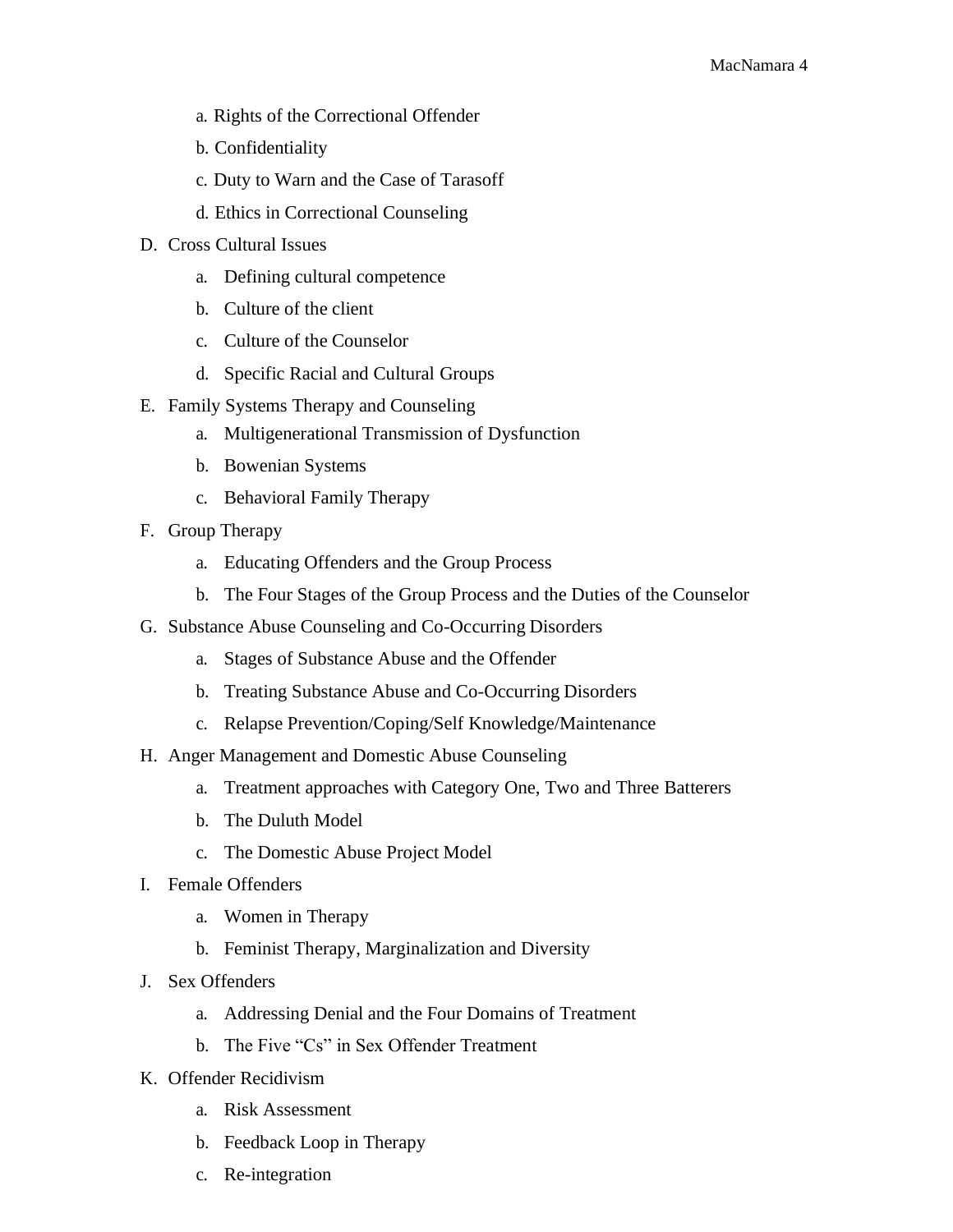d. Life transitions

## **III. Methods of Instruction**

- A. Discussion Board Postings
- B. Assigned Readings
- C. Group Assignments
- D. Case Studies

## **IV. Methods of Assessment**

| <b>Assessment</b>                 | <b>Points</b>               |
|-----------------------------------|-----------------------------|
|                                   |                             |
| A. Discussion Board Postings (10) | 10-Points                   |
|                                   |                             |
| B. Pop Culture Movie Review       | 30-Points                   |
|                                   |                             |
| C. Case Files (2)                 | $15 \times 2 = 30$ - Points |
|                                   |                             |
| D. Counselor Identity Reflection  | 30-Points                   |
|                                   |                             |
| <b>Total</b>                      | <b>100-Points</b>           |
|                                   |                             |

A. **Discussion Board Posting:** Throughout the semester students will respond to 10 different questions based on the assigned readings for the course. Questions will be posted within a discussion forum so that students may respond to the question(s) and review the responses of peers. Students will respond to these discussion board posts on a weekly basis. Responses to questions must be thorough and infuse concepts and components of the assigned readings to demonstrate appropriate analysis of the question(s).

**Total Points**:  $10 \text{ X } 1 = 10$ -Points

**Student Learning Outcomes**: A - F

- B. **Pop Culture Movie Review:** Students will work within groups of 3-4 students to watch a film based upon a topic related to offender treatment and create a presentation that analyzes characteristics of the film from a counseling perspective. The following films based upon specific subject matter may be selected for analysis:
	- The Woodsman: Caucasian male incarcerated as a sex offender and pedophile attempting to re-integrate into society
	- Chapter and Verse: African American man previously incarcerated attempting to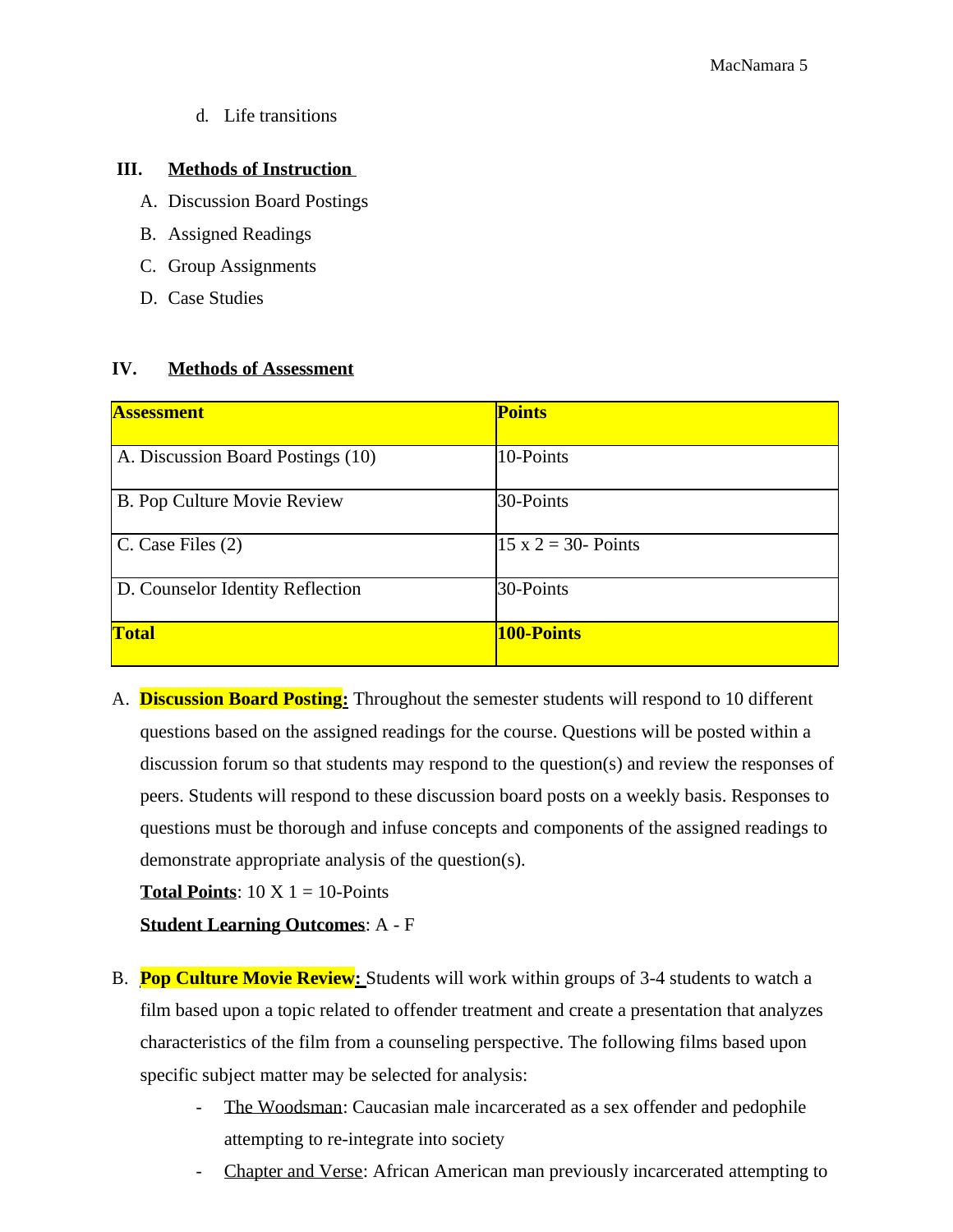re-integrate into society

- The Grey Area: The experience of females behind bars as well as the incidents that led to their incarceration and their ability to function within the family system
- This is Crazy: Criminalizing Mental Health: The stories of individuals experiencing mental health issues in the prison system

These films aim to help students gain an understanding of the specific implications in the assessment and treatment offenders. The following must be included in your presentation:

- (1.) Brief synopsis of the film
- (2.) Methods to improve clinical or professional practices
- (3.) Multicultural considerations of the client(s) included in the film
- (4.) Treatment and intervention plan (evidenced-based) for client(s) include within the film
- (5.) Relapse prevention plan for rehabilitation and success, i.e. career development postincarceration
- (6.) Ethical considerations when working with the client(s) in the film
- (7.) Self-care considerations when working with the client(s) in the film

**Total Points:** 30-Points

**Student Learning Outcomes:** A, B, C, E, F

C. **Case Files:** Students will receive two (2) articles describing a criminal offender from the local newspaper. Students will review the article and analyze its content based on a counseling perspective within a 2-3 page paper that includes the following:

(1.) What would you like to ask the offender and why?

(2.) What developmental areas of past and present would be relevant to review if you had the opportunity to assess and treat this person?

(3.) What form of assessment would you use, i.e. type of interview and assessments with psychometric properties?

(4.) How would you approach treatment and intervention for this individual, including collaboration and consultation with the legal system?

- (5.) What would be included in the relapse prevention plan for this individual?
- (6.) What potential biases may you encounter when working with this individual?

**Note**: Case files could contain material that could be upsetting due to the criminal nature of the individual. Please speak to the instructor if you are sensitive to certain crimes.

**Total Points:**  $15 \text{ X } 2 = 30 \text{ Points}$ 

**Student Learning Outcomes:** A, B, C, D, F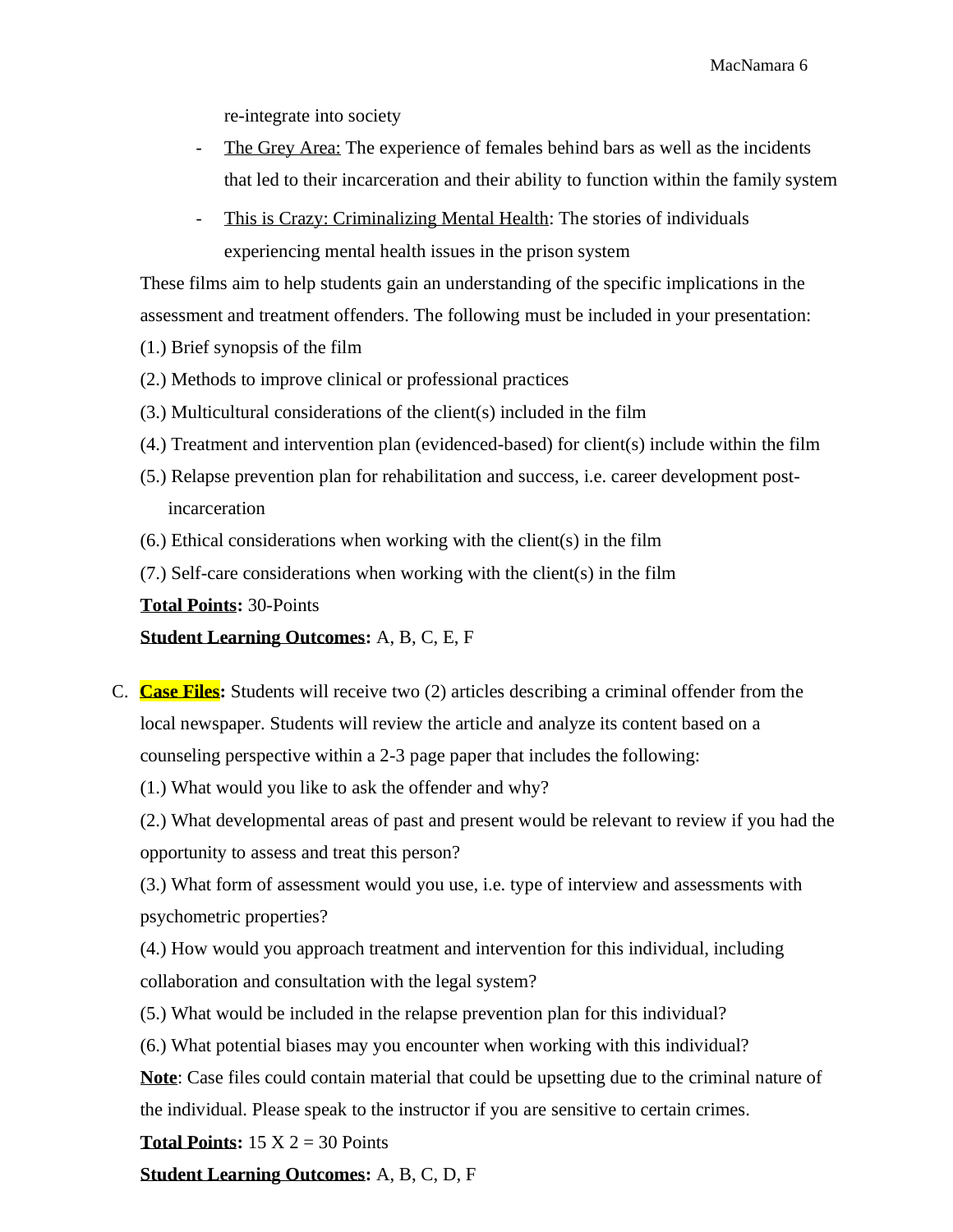D. **Counselor Identity Reflection:** Students will complete a 7-8 page reflection paper (title and reference pages not included) on counselor identity. The paper will review aspects related to your strengths, areas of improvement, and potential biases when working with criminal offenders. Please take the time to review and consider your own responses to the Pop Culture Movie Review and Case Files as well as the content within the presentations of your peers to the Pop Culture Movie Review. The reflection paper should include the following components:

(1.) An overview of interests and areas of strength towards offender treatment with supportive statement indicating why you feel certain aspects are considered an area of strength

(2.) An overview of your areas of improvement towards offender treatment. In this section you should include information on areas of interest but consider these aspects from a perspective of future growth.

(3.) A discussion of potential biases that may create difficulties for the student to abide by legal and ethical standards towards offender treatment.

(4.) A review of potential efforts to overcome these biases in an effort to become a stronger counselor focused on working with offenders, i.e. training, supervision, consultation, etc. Please be as specific as possible regarding these efforts.

(5.) A statement of personal philosophy towards offender treatment that includes ideas related to your approach and infuses components of your areas of strength and areas of improvement as well as the most important aspect of offender treatment from your own perspective.

(6.) APA Formatting throughout the paper with scholarly references.

**Total Points:** 30-Points

**Student Learning Outcomes:** A, E

#### **V. Final Grade Scale**

**Note**: All students in the Graduate Counseling Program should strive to receive a grade of **"B" or higher.** If a student fails to do so, the student may be required to **repeat the course before continuing in the program.**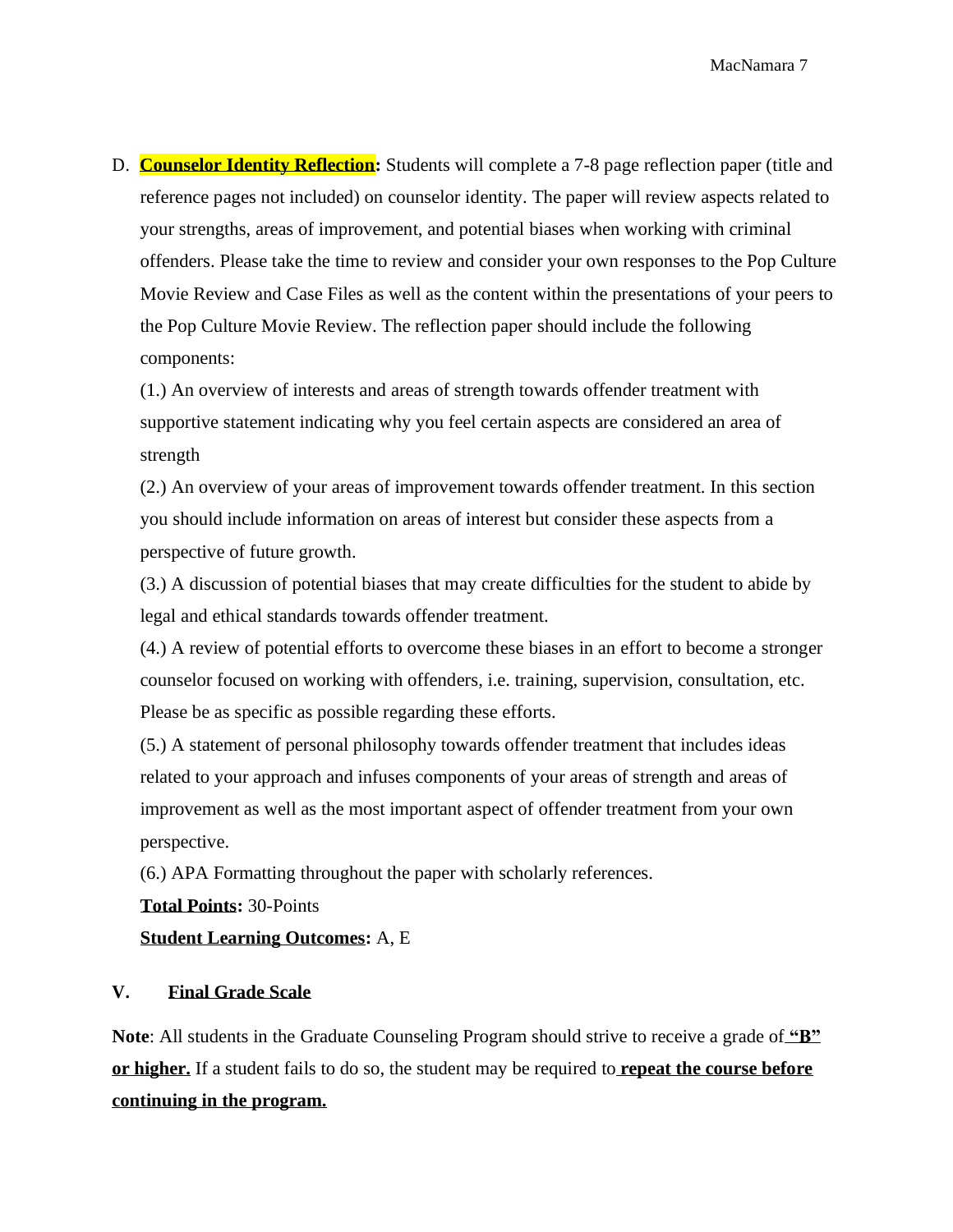Please see the SGPS Academic Catalog or Graduate Counseling Student Handbook for additional information about course grades and academic integrity:

#### SGPS Academic Catalog

Graduate Counseling Student Handbook

| A     | $100 - 93$   |
|-------|--------------|
| $A-$  | $90 - 92$    |
| $B+$  | $87 - 89$    |
| B     | $83 - 86$    |
| $*B-$ | $80 - 82$    |
| $*C+$ | $77 - 79$    |
| $C^*$ | $73 - 76$    |
| $*C-$ | $70 - 72$    |
| *F    | 70 and Below |

Students are responsible for understanding and will be held accountable for the information on the following topics that can be found within the Academic Catalog.

**Attendance Policy**: Timely, consistent attendance in class has been shown to have a direct correlation to student performance. Missing classes causes students to fall behind in the course material. The policy for this class is that undocumented absences and tardy attendance are unacceptable. Absences are permitted only in cases of illness or other legitimate causes (family emergency, death in the family, etc.). In cases of a documented absence from a class, the student will have both the opportunity and responsibility to make up all class work missed.

Students are allowed documented absences equivalent to one week of classes for any course in which they are enrolled. This course meets for 13-class sessions. Therefore, you will only be permitted to miss 1-class session over the semester without absences impacting your final grade. Absences are counted from the first day of class.

Entering the class late or leaving the room during class interrupts the classwork in progress and is disruptive to the learning process for students who are trying to learn. Serious tardiness or leaving class sessions frequently may impact your final grade for the course.

**Academic Integrity:** Academic integrity is important to the intellectual climate at Rosemont College. Violations of academic integrity cannot be tolerated and may result in the student's failure in a course and/or suspension or expulsion from Rosemont College. Academic dishonesty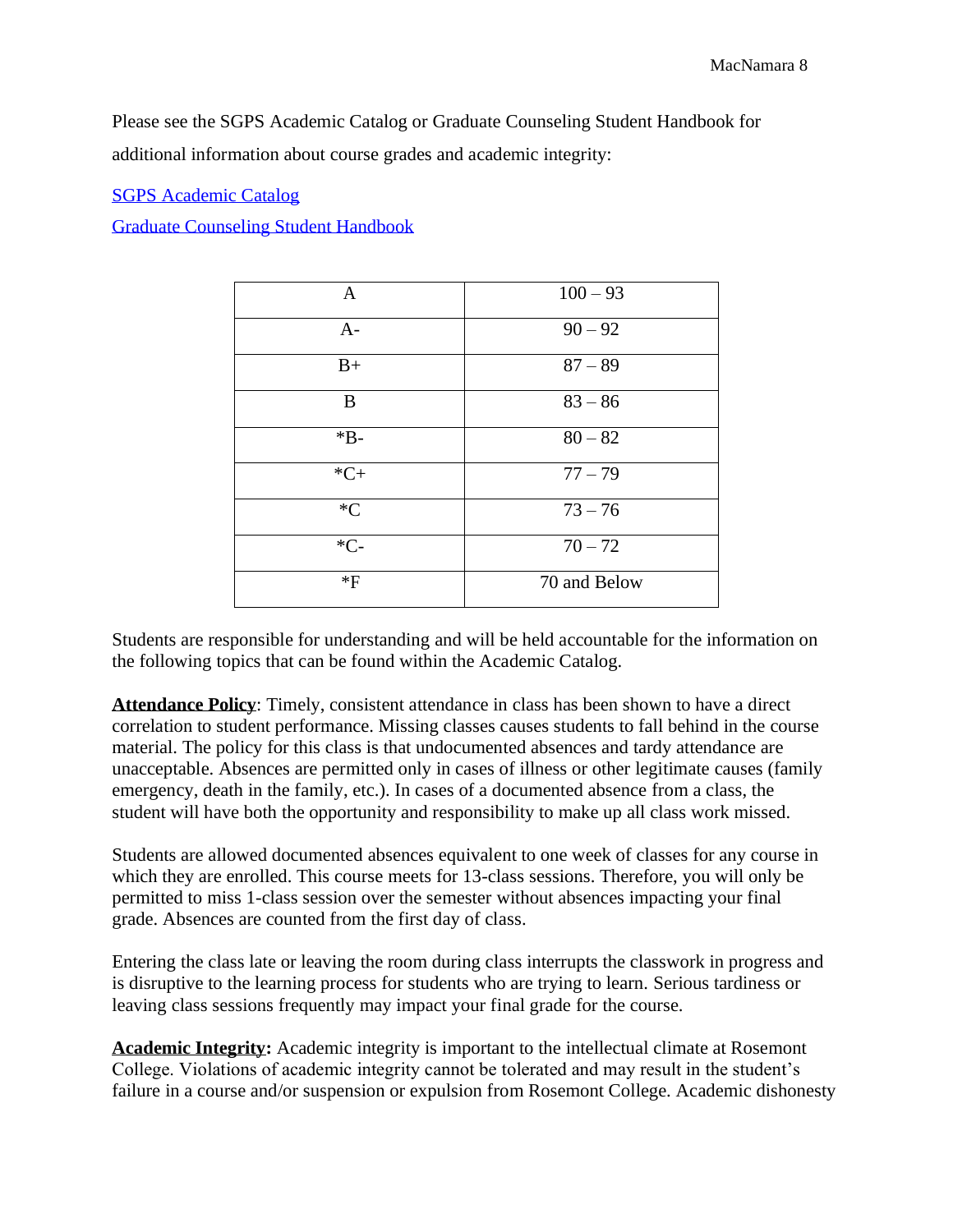includes but is not limited to: plagiarism; fabrication of data, information, or citations; multiple submissions of the same work in different courses; and cheating on exams or assignments. Cheating of any kind WILL result in a zero on the work in question and a letter grade reduction in the course grade after the student's grade is calculated using the zero on the work in question. At the instructor's discretion, it may also result in failing the course and/or reporting of the incident to the administration for further action.

**Class Assignments***:* Assignments that are not completed by the stated deadline will not be accepted. The submission of assignments that are late due to legitimate medical reasons or other extraordinary circumstances will be considered. Such circumstances must be supported by written documentation from an acceptable third party.

**Communications:** Changes in schedules, assignments, guidance, etc. will be communicated only to your Rosemont e-mail address. E-mail is the preferred way to communicate with the instructor and must be sent to the e-mail address listed on the front of this syllabus.

**Disability Statement:** If you have been approved for accommodations under ADA/504, please speak with the professor outside of class so that it is certain that all accommodations are provided promptly and completely. If you have not yet been approved for accommodations under ADA/504, but believe you might be entitled to them, please contact the Dean of Students in the Student Life Office at extension 2400 immediately. It would also be wise to speak with your professor, since temporary arrangements may be made under certain circumstances.

**Student Concerns***:* Students who have any course-related concerns should talk directly with their faculty member prior to the next class meeting. If a mutually acceptable resolution cannot be achieved, the student is advised to follow the procedures outlined in the appropriate Student Handbook.

**Cell Phone Use:** In order to be able to receive campus-wide safety or weather alerts, cell phones may be left on vibrate only during class. Absent prior permission from the instructor, students may not acknowledge other messages or phone calls nor may they ever send or received text messages during class. Please keep your phone hidden from the class and on vibrate only. Cell phones should not be used for Internet purposes unless related to class assignments and instruction.

**Use of Laptops or Other Electronic Devices:** The use of personal laptops and other electronic devices during class sessions is strongly encouraged for the purposes of researching course material and engaging in classroom discussion. Students should not use their personal laptops for any other purposes during any class session. Failure to abide by this policy may impact your final grade.

The use of personal cell phones during class session is strongly discouraged. If you experience an emergency situation please communicate the potential to receive a phone call during the class session at the start of class. You will be permitted to step outside the classroom to receive your call. Please do your best not to disturb the learning process in the classroom.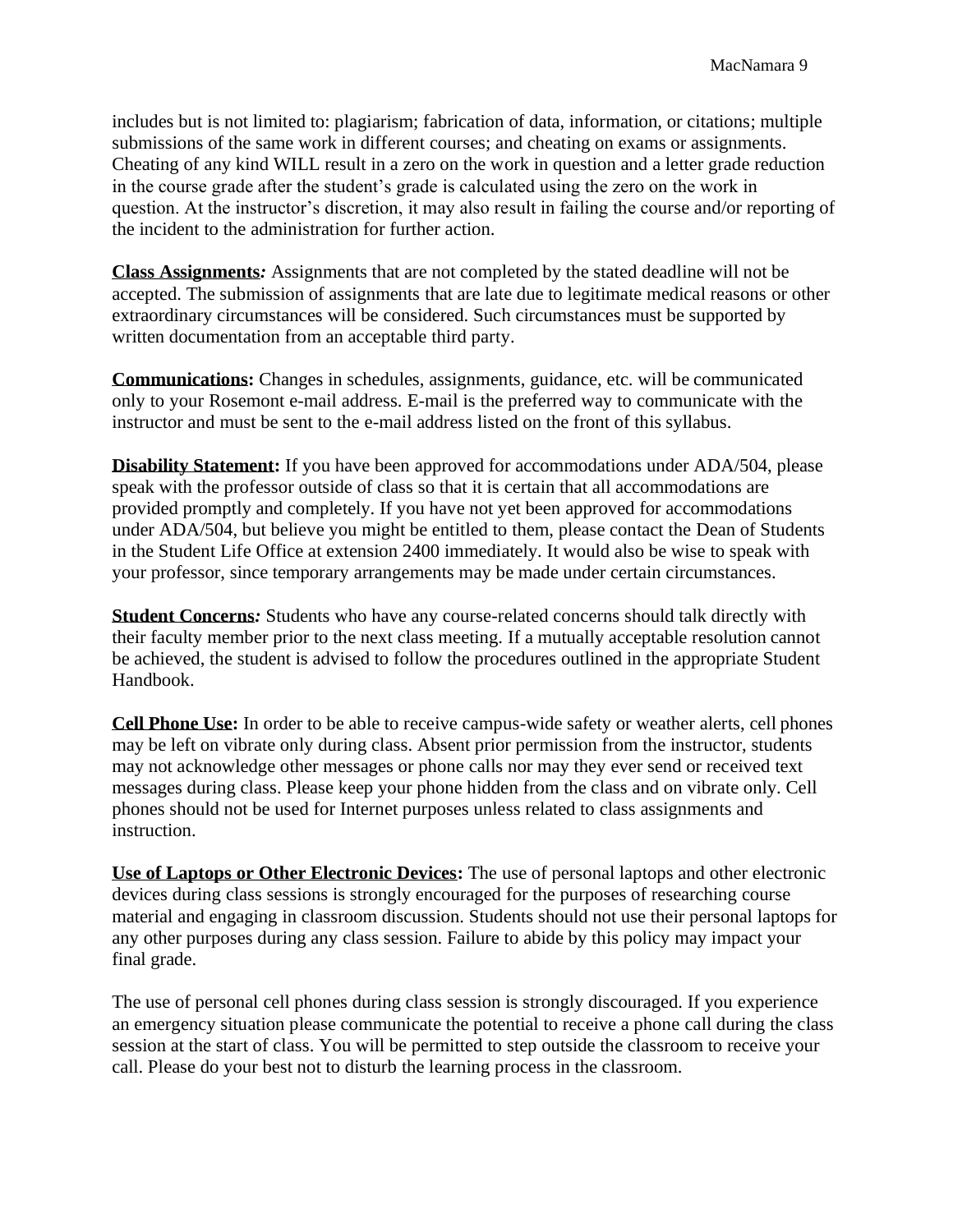**Recording Lectures:** Neither video nor audio recording may be made of any lecture in this course without the express consent of the instructor.

**Inclement Weather:** The Rosemont "snow number" is Montgomery County 342. Announcements of closings are also posted on the website and placed on the main college number, 610-527-0200. Students are encouraged to register their cell phone or email address to e2Camplus on the iWay for cancellation notices.

**Course Website:** Information for this course, including, but not limited to, an electronic copy of this syllabus, is available through the course website located in the Rosemont College online learning portal (Canvas) located at [https://rosemont.instructure.com/login/canvas.](https://rosemont.instructure.com/login/canvas) See your instructor if you have questions about accessing the course website.

**Submitting Papers Electronically:** Writing assignments for this course are to be submitted electronically via the course website.

# **Rosemont College 2018-2019 Graduate Academic Calendar**:

[https://rosemont.edu/\\_resources/site-pdfs/registrar/2018-2019\\_sgps\\_academic\\_calendar.pdf](https://rosemont.edu/_resources/site-pdfs/registrar/2018-2019_sgps_academic_calendar.pdf)

# **VI. Required Textbook**

American Psychological Association. (2010). Publication Manual of the Americal Psychological Association (6th ed.). Washington D.C.: Author.

Hanser, R. D., Mire, S. M., & Braddock, A. (2011). *Correctional counseling*. Boston, MA: Prentice Hall.

# **VII. Tentative Course Schedule**

| <b>Date</b> | <b>Topics/Activities</b>                  | <b>Assignments Due</b>          |
|-------------|-------------------------------------------|---------------------------------|
| Week 1:     | Hanser et al.: Chapters $1 \& 2$          | <b>Discussion Board Posting</b> |
|             | The Role of the Correctional Counselor    |                                 |
| 08/31/2018  | Legal, Ethical, and Cross Cultural Issues |                                 |
| Week 2:     | Hanser et al.: Chapters 3 & 4             | <b>Discussion Board Posting</b> |
|             | Data Gathering, Assessment, Diagnosis,    |                                 |
| 09/07/2018  | Classification, and Treatment Planning    |                                 |
|             | Basic Rapport Building, Goal Setting, and |                                 |
|             | Implementation                            |                                 |
| Week 3:     | Hanser et al.: Chapter 8 & 9              | <b>Discussion Board Posting</b> |
|             | Substance Abuse Counseling and Co-        | Case File (1)                   |
| 09/14/2018  | Occurring Disorders                       |                                 |
|             | Youth Counseling and Juvenile Offenders   |                                 |
|             |                                           |                                 |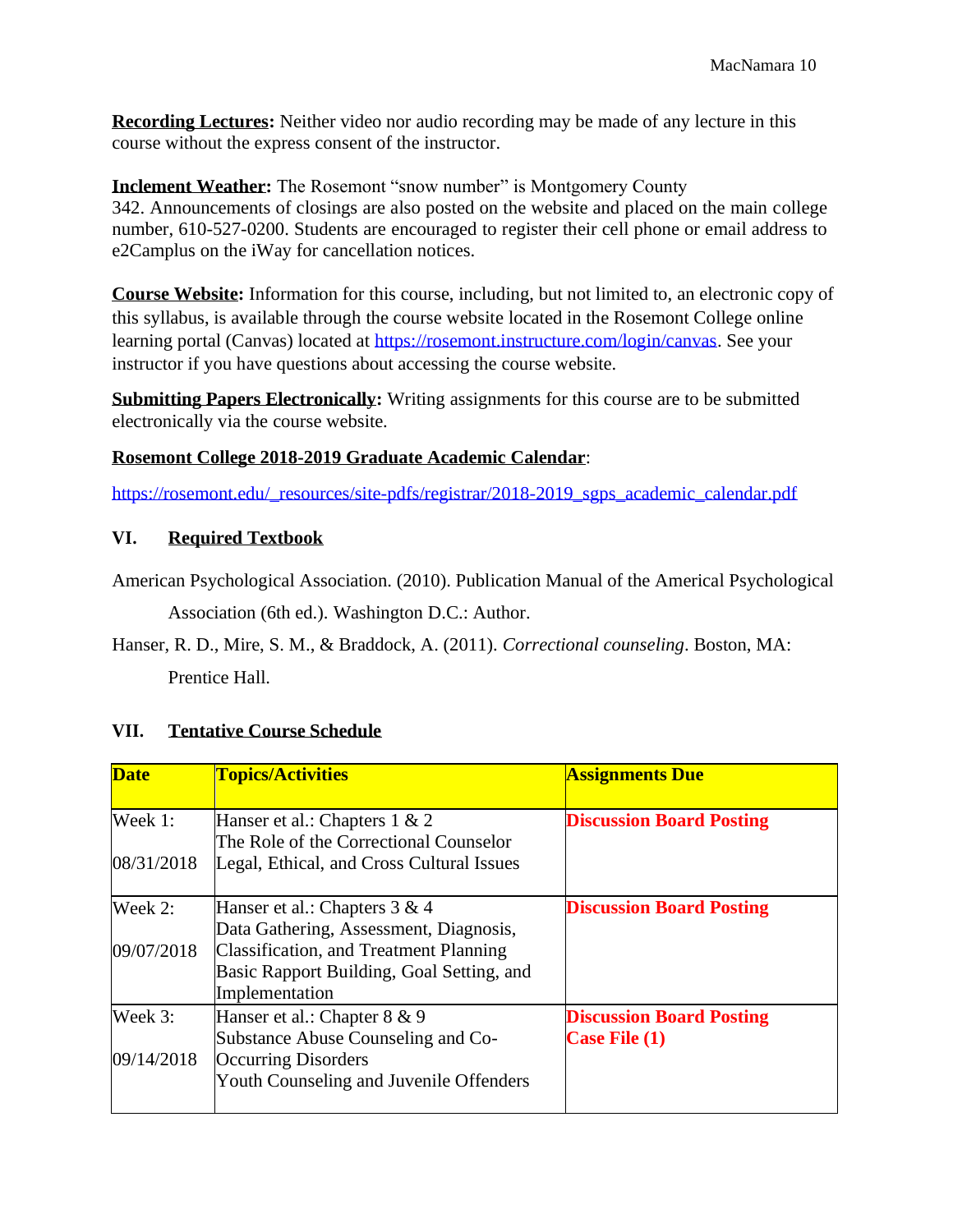| Week 4:    | Hanser et al.: Chapters 10 & 11<br>Anger Management and Domestic Abuse | <b>Discussion Board Posting</b><br><b>Case File (2)</b> |
|------------|------------------------------------------------------------------------|---------------------------------------------------------|
| 09/21/2018 | Counseling                                                             |                                                         |
|            | <b>Female Offenders and Correctional</b><br>Counseling                 |                                                         |
| Week 5:    | Hanser et al.: Chapters 12 & 14                                        | <b>Discussion Board Posting</b>                         |
|            | <b>Sex Offenders</b>                                                   | <b>Pop Culture Movie Review</b>                         |
| 09/28/2018 | Evaluation, Effectiveness, and Offender                                |                                                         |
|            | Recidivism                                                             |                                                         |
| Week 6:    | Hanser et al.: Chapter 5                                               | <b>Discussion Board Posting</b>                         |
|            | <b>Common Theoretical Perspectives</b>                                 |                                                         |
| 10/05/2018 |                                                                        |                                                         |
| Week 7:    | Hanser et al.: Chapters 6 $& 7$                                        | <b>Discussion Board Posting</b>                         |
|            | <b>Family Systems and Counseling</b>                                   | <b>Counselor Identity Reflection</b>                    |
| 10/12/2018 | <b>Group Therapy</b>                                                   |                                                         |

#### **VIII. Print Resources**

Alavi, S. S., Ferdosi, M., Jannatifard, F., Eslami, M., Alaghemandan, H. & Setare, M. (2012). Behavioral addiction versus substance addiction: Correspondence of psychiatric and psychological views. *International Journal of Preventative Medicine, 3*(4), 290-294.

American Psychiatric Association. (2013). *Diagnostic and statistical manual of mental disorders* (5th ed.). Washington, DC: Author.

American Psychiatric Association. (2013). *Substance-related and addictive disorders.* Retrieved from

[http://www.dsm5.org/documents/substance%20use%20disorder%20fact%20sheet.pdf.](http://www.dsm5.org/documents/substance%20use%20disorder%20fact%20sheet.pdf)

- Applegate, B. K., Cullen, F. T., Fisher, B. S. (1997). Public support for correctional treatment: The continuing appeal of their rehabilitative ideal. *The Prison Journal, 77*, 237-258.
- Baliousis, M., Huband, N., Duggan, C., McCarthy, L., & Vollm. B. (2015). Development and validation of a treatment progress scale for personality disordered offenders. *Personality and Mental Health, 9*(2), 107-123. doi:10.1002/pmh.1291.
- Bonta, J. (2002). Offender risk assessment: Guidelines for selection and use. *Criminal Justice and Behavior, 29*, 355-379.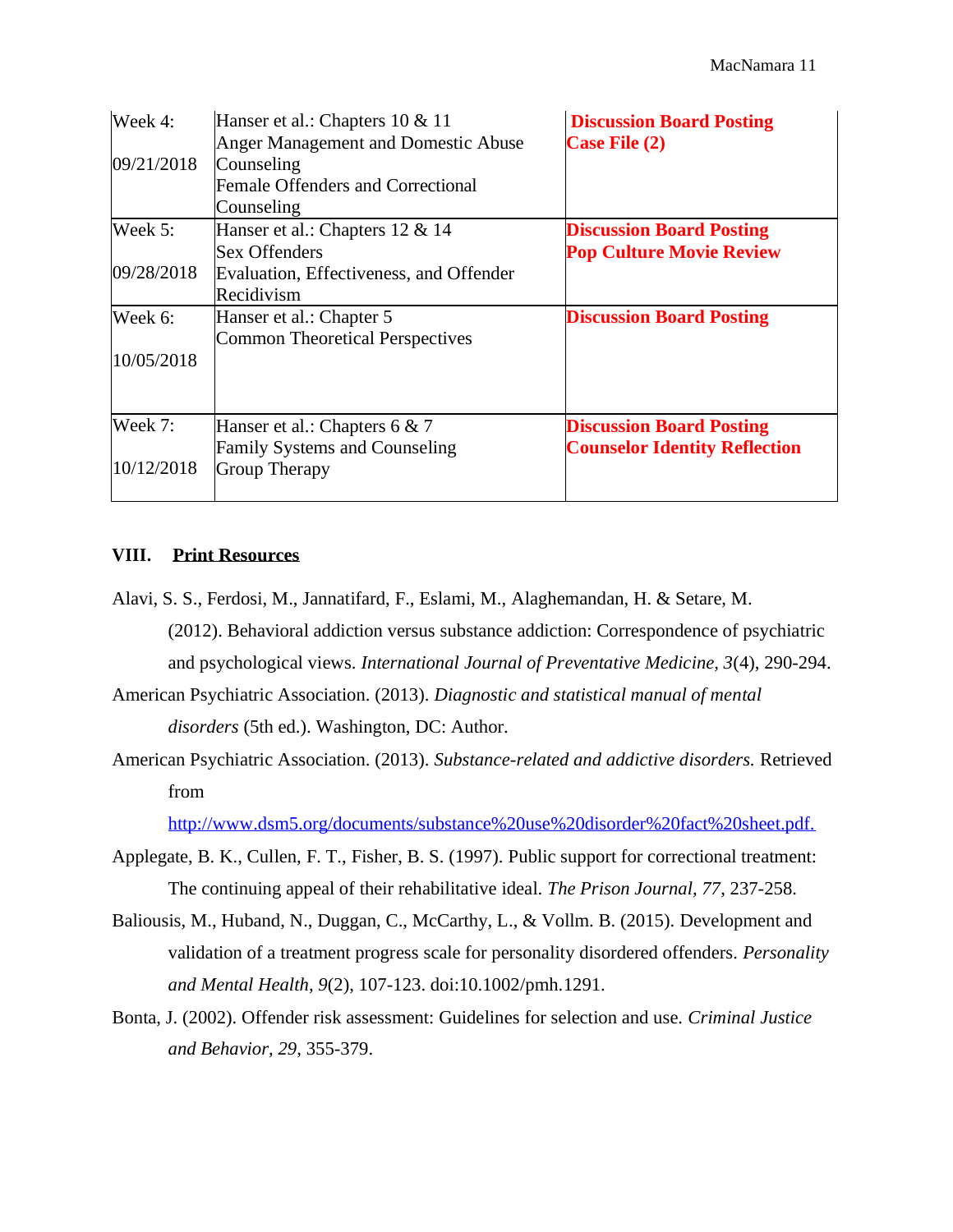- Caufield, L. S., Wilkinson, D. J., & Wilson, D. (2016). Exploring alternative terrain in the rehabilitation and treatment of offenders: Findings from a prison-based music project. *Journal of Offender Rehabilitation, 55*(6), 396-418. doi:10.1080/10509674.2016.11.
- Crane, C. A. Eckhardt, C. I., & Schlauch, R. C. (2015). Motivational enhancement mitigates the effects of problematic alcohol use on treatment compliance among partner violent offenders: Results of a randomized clinical trial. *Journal of Consulting and Clinical Psychology, 83*(4), 689-695. doi:10.1037/a0039345.
- Dana, R. H., Behn, J.D. & Gonwa, T. (1992). A checklist for the examination of cultural competence in social service agencies*. Research of Social Work Practice, 2*, 220-233.
- Eno Louden, J. & Manchak, S. K. (2018). Social netowkrs and treatment adherence among Latino offenders with mental illness. *Psychological Services, 15*(1), 109-118. doi:10.1037/ser0000167.
- Gibbs, J. C., Potter, G. & Goldstein, A. (1995). *The EQUIP program: Teaching youth to think and act responsibly through a peer-helping approach*. Champaign, IL: Research Press.
- Hanser, R. D. (2006) *Special needs offenders in the community.* Upper Saddle River, NJ: Prentice Hall.
- McCollister, K. E. & French, M. T. (2001). *The economic cost of substance abuse treatment in criminal justice settings.* Miami, FL: University of Miami. Retrieved from: [www.amityfoundation.com/lib/libarch/CostPrisonTreatment.pdf.](http://www.amityfoundation.com/lib/libarch/CostPrisonTreatment.pdf)
- Mire, S. M., Forsythe, C., & Hanser, R. D. (2007). Jail diversion: Addressing the needs of offenders with mental illness and co-occurring disorders. *Journal of Offender Rehabilitation*, *45*(1/2), 19-31.
- Tollefson, D. R., & Phillips, I. (2015). A Mind-Body Bridging treatment program for domestic violence offenders: Program overview and evaluation results. *Journal of Family Violence, 30*(6), 783-794. Doi:10.1007/s10896-015-9715-9.
- Webster, G. (2018). Psychoanalytic complexity theory: An application to the treatment of child sexual offenders. *Psychoanalytic Psychology, 35*(1), 83-92. doi:10.1037/pap0000120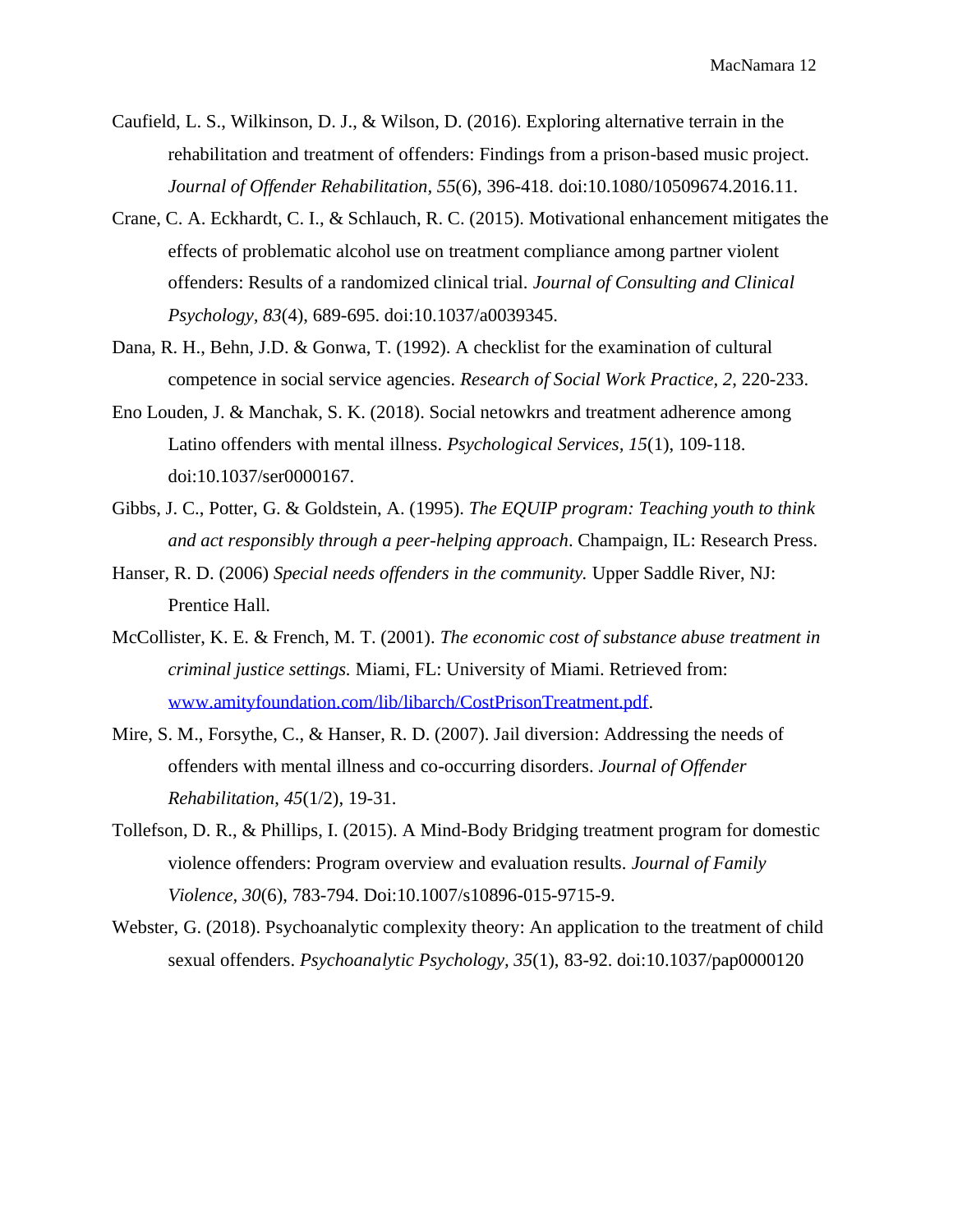# **IX. CACREP Standards Assessment Crosswalk**

| <b>2016 CACREP Standard</b>                                                                                                                                                                                                                                                                                                                                   | <b>Assessment</b>                                                                                              | <b>Student Learning</b>                         |
|---------------------------------------------------------------------------------------------------------------------------------------------------------------------------------------------------------------------------------------------------------------------------------------------------------------------------------------------------------------|----------------------------------------------------------------------------------------------------------------|-------------------------------------------------|
| The multiple professional roles and<br>functions of counselors across<br>specialty areas, and their relationships<br>with human service and integrated<br>behavioral health care systems,<br>including interagency and<br>interorganizational collaboration and<br>consultation. (1b. Professional<br><b>Counseling Orientation and Ethical</b><br>Practice). | Discussion Board Postings,<br>Pop Culture Movie Review,<br>Case Files, Counselor<br><b>Identity Reflection</b> | <b>Outcome</b><br>$(B)$ $(C)$ $(D)$ $(E)$ $(F)$ |
| Advocacy processes needed to address<br>institutional and social barriers that<br>impede access, equity, and success for<br>clients (1e. Professional Counseling<br><b>Orientation and Ethical Practice).</b>                                                                                                                                                 | Discussion Board Postings,<br>Pop Culture Movie Review,<br><b>Case Files</b>                                   | $(A)$ $(C)$ $(E)$ $(F)$                         |
| Ethical standards of professional<br>counseling organizations for<br>credentialing bodies, and applications<br>of ethical and legal considerations in<br>professional counseling (1i.<br><b>Professional Counseling Orientation</b><br>and Ethical Practice).                                                                                                 | Pop Culture Movie Review                                                                                       | (D)                                             |
| Self-care strategies appropriate to the<br>counselor role (1l. Professional<br><b>Counseling Orientation and Ethical</b><br>Practice).                                                                                                                                                                                                                        | Pop Culture Move Review,<br><b>Counselor Identity</b><br>Reflection                                            | (E)                                             |
| The impact of heritage, attitudes,<br>beliefs, understandings, and<br>acculturative experiences on an<br>individual's views of others (2d.<br><b>Social and Cultural Diversity).</b>                                                                                                                                                                          | Pop Culture Movie Review,<br><b>Case Files</b>                                                                 | $(C)$ $(F)$                                     |
| The effects of power and privilege for<br>counselors and clients (2e. Social and<br><b>Cultural Diversity).</b>                                                                                                                                                                                                                                               | Discussion Board Postings,<br>Pop Culture Movie Review,<br><b>Case Files</b>                                   | $(A)$ $(D)$                                     |
| Strategies for identifying and<br>eliminating barriers, prejudices, and<br>processes of intentional and<br>unintentional oppression and<br>discrimination (2h. Social and<br><b>Cultural Diversity).</b>                                                                                                                                                      | Discussion Board Postings,<br>Pop Culture Movie Review                                                         | $(A)$ $(D)$                                     |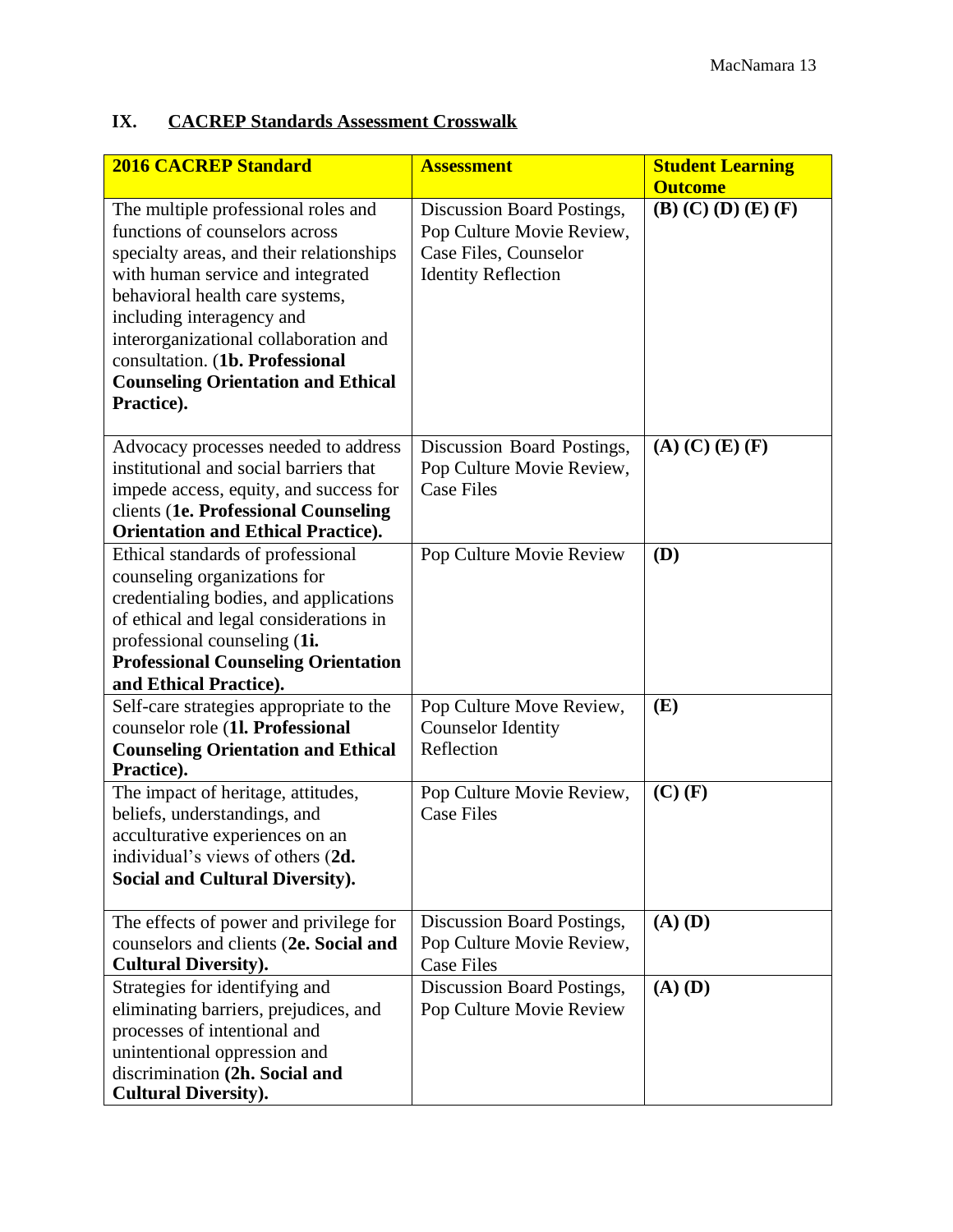| Theories of individual and family                                  | <b>Case Files</b>                       | $(B)$ $(F)$             |
|--------------------------------------------------------------------|-----------------------------------------|-------------------------|
| development across the lifespan (3a.                               |                                         |                         |
| Human Growth and Development).                                     |                                         |                         |
| Theories of normal and abnormal                                    | Pop Culture Move Review,                | $(B)$ $(F)$             |
| personality development (3c. Human                                 | <b>Case Files</b>                       |                         |
| <b>Growth and Development)</b>                                     |                                         |                         |
| Theories and etiology of addictions                                | Discussion Board Postings,              | $(B)$ $(D)$             |
| and addictive behaviors (3d. Human                                 | Pop Culture Movie Review                |                         |
| <b>Growth and Development).</b>                                    |                                         |                         |
| Biological, neurological, and                                      | Discussion Board Postings,              | $(B)$ (C) $(E)$ (F)     |
| physiological factors that affect                                  | Pop Culture Movie Review,               |                         |
| human development, functioning, and                                | <b>Case Files</b>                       |                         |
| behavior (3e. Human Growth and                                     |                                         |                         |
| Development).                                                      |                                         |                         |
| Approaches for conceptualizing the                                 | Pop Culture Movie Review,               | $(A)$ $(B)$ $(F)$       |
| interrelationships among and between                               | <b>Case Files</b>                       |                         |
| work, mental well-being,                                           |                                         |                         |
| relationships, and other life roles and                            |                                         |                         |
| factors (4b. Career Development).                                  | Pop Culture Movie Review                | $(A)$ $(F)$             |
| Approaches for assessing the<br>conditions of the work environment |                                         |                         |
| on clients' life experiences (4d.                                  |                                         |                         |
| <b>Career Development).</b>                                        |                                         |                         |
| A systems approach to                                              | Discussion Board Postings,              | $(A)$ $(B)$ $(F)$       |
| conceptualizing clients (5b.                                       | Pop Culture Movie Review,               |                         |
| <b>Counseling and Helping</b>                                      | <b>Case Files</b>                       |                         |
| Relationships).                                                    |                                         |                         |
| Essential interviewing, counseling,                                | Pop Culture Movie Review,               | $(B)$ $(D)$             |
| and case conceptualization skills (5g.                             | <b>Case Files</b>                       |                         |
| <b>Counseling and Helping</b>                                      |                                         |                         |
| Relationships).                                                    |                                         |                         |
| Developmentally relevant counseling                                | Pop Culture Movie Review,               | $(B)$ $(C)$ $(D)$ $(F)$ |
| treatment or intervention plans (5h.                               | <b>Case Files</b>                       |                         |
| <b>Counseling and Helping</b>                                      |                                         |                         |
| <b>Relationships</b> )                                             |                                         |                         |
| Development of measurable outcomes                                 | Pop Culture Movie Review,               | $(B)$ $(F)$             |
| for clients (5i. Counseling and                                    |                                         |                         |
|                                                                    | <b>Case Files</b>                       |                         |
| <b>Helping Relationships)</b>                                      |                                         |                         |
| Evidence-based counseling strategies                               | Pop Culture Movie Review                | (C)                     |
| and techniques for prevention and                                  |                                         |                         |
| intervention (5j. Counseling and                                   |                                         |                         |
| <b>Helping Relationships)</b>                                      |                                         |                         |
| Processes for aiding students in                                   | <b>Counselor Identity</b><br>Reflection | $(C)$ $(E)$             |
| developing a personal model of<br>counseling (5n. Counseling and   |                                         |                         |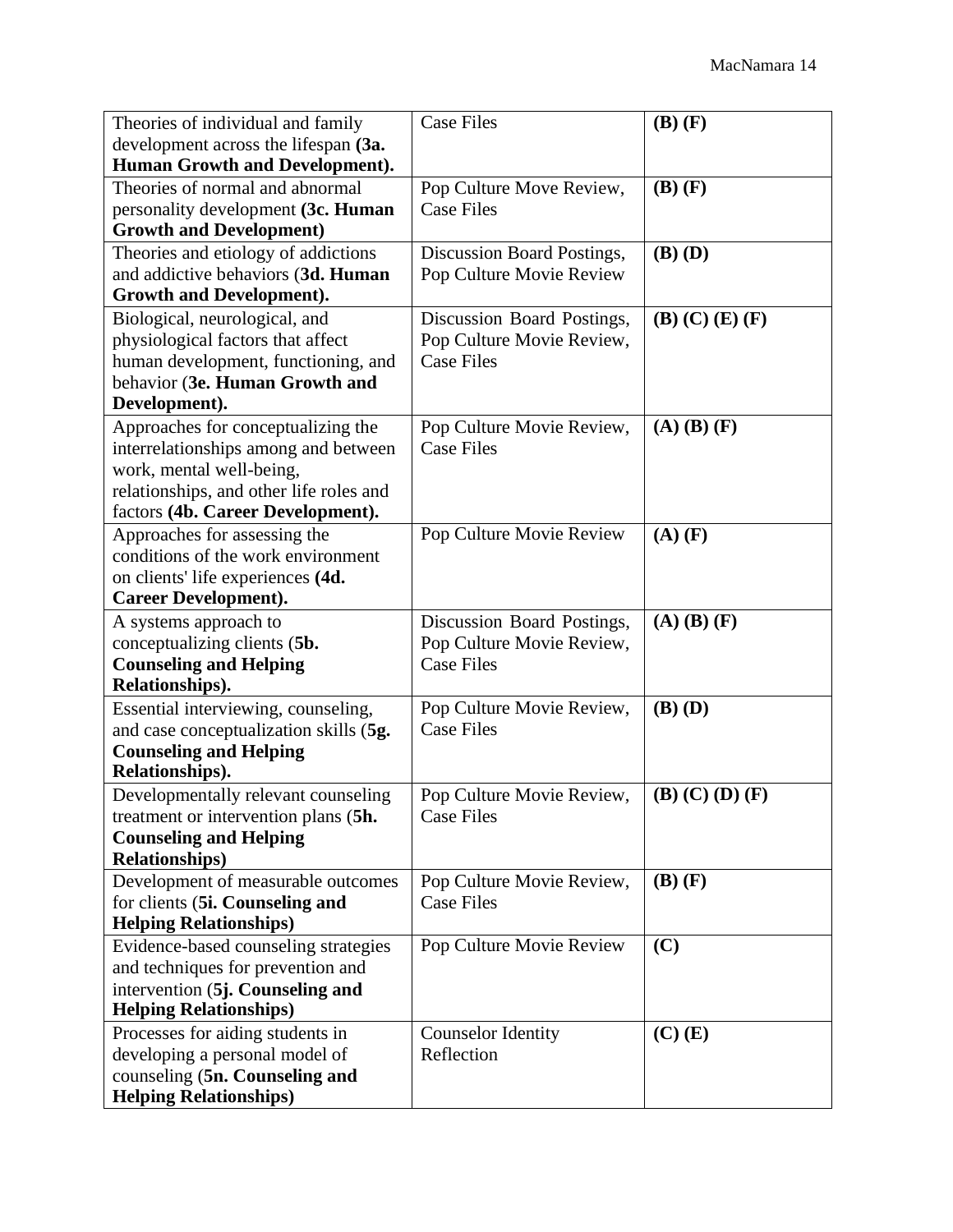| Procedures for assessing risk of                      | Pop Culture Movie Review,  | $(B)$ $(D)$       |
|-------------------------------------------------------|----------------------------|-------------------|
| aggression or danger to others, self-                 | <b>Case Files</b>          |                   |
| inflicted harm, or suicide (7c.                       |                            |                   |
| <b>Assessment and Testing.</b>                        |                            |                   |
| Use of assessments for diagnostic and                 | Pop Culture Movie Review,  | $(B)$ $(D)$ $(F)$ |
| intervention planning purposes (7e.                   | Case Files                 |                   |
| <b>Assessment and Testing).</b>                       |                            |                   |
| Use of assessment results to diagnose                 | Pop Culture Movie Review,  | $(B)$ $(D)$ $(E)$ |
| developmental, behavioral, and mental                 | <b>Case Files</b>          |                   |
| disorders (7l. Assessment and                         |                            |                   |
| Testing).                                             |                            |                   |
| Ethical and cultural relevant strategies              | Discussion Board Postings, | $(B)$ $(D)$ $(E)$ |
| for selecting, administering, and                     | Pop Culture Movie Review,  |                   |
| interpreting assessment and test results              | <b>Case Files</b>          |                   |
| (7m. Assessment and Testing).                         |                            |                   |
| Identification of evidence-based                      | Pop Culture Movie Review   | (C)               |
| counseling practices (8b. Research<br>and Evaluation) |                            |                   |

| <b>Section 5 – Entry Level Specialty</b><br><b>Areas (Clinical Mental Health)</b><br><b>Counseling</b> )                                        | <b>Assessment</b>                                                                                              | <b>Student Learning</b><br><b>Outcome</b> |
|-------------------------------------------------------------------------------------------------------------------------------------------------|----------------------------------------------------------------------------------------------------------------|-------------------------------------------|
| 1. Foundations                                                                                                                                  |                                                                                                                |                                           |
| D. Neurobiological and medical<br>foundation and etiology of addiction<br>and co-occurring disorders                                            | Discussion Board Postings, Pop<br>Culture Movie Review, Case<br>Files                                          | $(B)$ (C) $(E)$ (F)                       |
| E. Psychological tests and assessments<br>specific to clinical mental health<br>counseling                                                      | Pop Culture Movie Review,<br><b>Case Files</b>                                                                 | $(B)$ $(D)$ $(F)$                         |
| <b>2. Contextual Dimensions</b>                                                                                                                 |                                                                                                                |                                           |
| A. Roles and settings of clinical<br>mental health counselors                                                                                   | Discussion Board Postings, Pop<br><b>Culture Movie Review, Case</b><br>Files, Counselor Identity<br>Reflection | $(B)$ $(C)$ $(D)$ $(E)$<br>(F)            |
| B. Etiology, nomenclature, treatment,<br>referral, and prevention of mental and<br>emotional disorders                                          | Discussion Board Postings, Pop<br><b>Culture Movie Review</b>                                                  | $(B)$ $(D)$                               |
| E. Potential for substance use<br>disorders to mimic and/or co-occur<br>with a variety of neurological,<br>medical, and psychological disorders | Discussion Board Postings, Pop<br><b>Culture Movie Review</b>                                                  | $(B)$ $(D)$                               |
| J. Cultural factors relevant to clinical<br>mental health counseling                                                                            | Pop Culture Movie Review,<br><b>Case Files</b>                                                                 | $(C)$ (F)                                 |